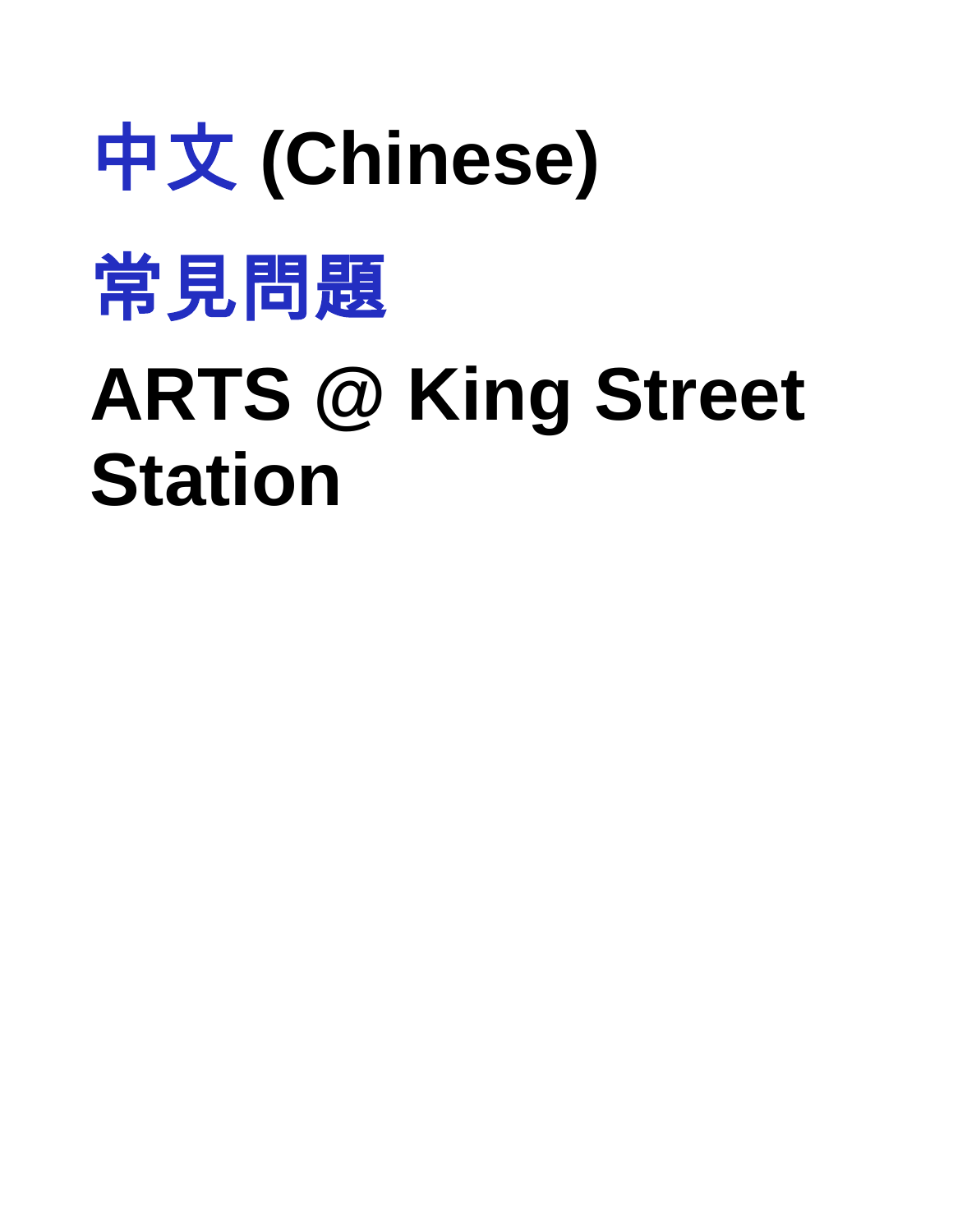# ARTS @ King Street Station 常見問題

# 我怎麼去 King Street Station (交通指引) ?

King Street Station 的地址是 303 S [Jackson St, Seattle, WA 98104](https://goo.gl/maps/CkDQ4NWVBtT2)。

該車站位於Downtown Central Business District、Pioneer Square和Chinatown / International District匯 處(3rd Avenue South 和 4th Avenue South 之間的 Jackson Street 上),交通便利。

#### 若乘坐公眾交通工具,則有多種選擇可抵達該車站:

- [Sounder](https://www.soundtransit.org/sounder) 地區通勤列車在該站停靠,所有 [Amtrak](https://www.amtrak.com/) 國內和國際線也一樣。
- [Link](https://www.soundtransit.org/Schedules/Link-light-rail) Light Rail 在 International District Station 停靠,該站位於 King Street Station 以東一個街區。
- 許多 [King County Metro Bus](https://kingcounty.gov/depts/transportation/metro/schedules-maps.aspx) 線路經過該站一個街區內,包括 1 號、7 號、36 號、14 號線。

# 我在哪裡停車?

車站附近有多個付費車庫和停車場,還可在路邊停車。在此處查看[西雅圖停車地圖](http://web6.seattle.gov/sdot/seattleparkingmap/)。

#### King Street Station 是否是符合 ADA的無障礙車站?

是的,站內設有符合 Americans with Disabilities Act(ADA,美國身心障礙者法案) 的電梯,提供服務至車站每 一層。

ARTS @ King Street Station 設有符合 ADA 的全性別洗手間。

#### 這處文化空間何時向公眾開放?

我們的開幕首展於2019 年 1 月 19 日週六開幕。這是 *[yəhaw̓](https://yehawshow.com/)* ,一場慶祝源自太平洋西北地區原住民藝術的深度和 多樣性的公開徵件展覽。 訂閱[我們的電子新聞](https://www.seattle.gov/arts/about-us#enews)並在 [Facebook](https://www.facebook.com/SeattleArts)、[Twitter](https://twitter.com/SeattleArts)、[Instagram](https://www.instagram.com/seaofficeofarts/)、[YouTube](https://www.youtube.com/user/seattlearts) 以及我們的 [ArtBeat Blog](http://artbeat.seattle.gov/) 上關注我們,以獲取最新公告。

#### 營業時間是幾點?

從 2019 年 1 月 22 日週二起,ARTS @ King Street Station 公共畫廊的營業時間將為**周二至週六,上午 10 點至** 下午 5 點,週四營業至晚上 8 點。

行政辦公室辦公時間將繼續為周一至週五,上午 8 點至下午 5 點。

這些時間由我們透過外展服務過程所了解到的情況決定。我們希望向每週白天途經該車站的數千名過站旅客和鐵 路旅客開放並為其提供服務,同時也認識到我們城市的大部分人會利用其工作日程之外的文化活動。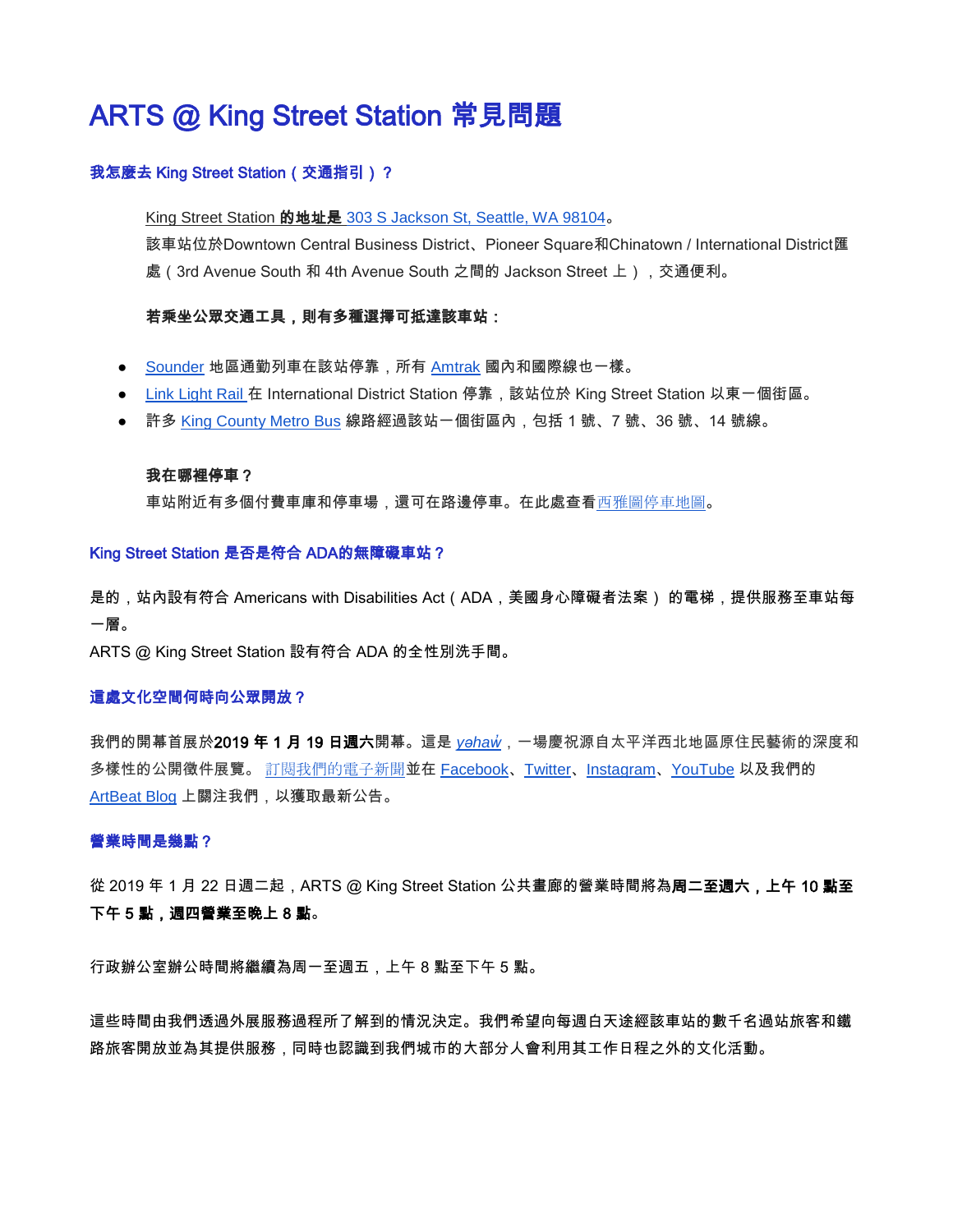## 哪些樓層將設有專門文化空間?三樓空間有多大?

ARTS @ King Street Station 佔據 King Street Station 的整個三樓。該室內空間為 17,130 平方英尺。將有 10,000 平方英尺的空間專門用於文化節目,包括展覽館、表演空間、會議室和帶 WiFi 的休息室。[在此處下載模](http://www.seattle.gov/Documents/Departments/Arts/Downloads/About/161105%20OK%20presentation.pptx) [擬圖](http://www.seattle.gov/Documents/Departments/Arts/Downloads/About/161105%20OK%20presentation.pptx)(.pptx 格式)。其餘空間將用作 Seattle Office of Arts & Culture(西雅圖藝術與文化辦公室)的行政辦公室  $\circ$ 

# 該新裝修的空間的設計者和建造者是誰?

這一全新三樓裝修的概念和展廳設計師是 [Olson Kundig](https://www.olsonkundig.com/)。建築師是 [Schacht Aslani Architects](http://www.saarch.com/) 公司。承包商是 [Centennial Contractors Enterprises, Inc](http://www.cce-inc.com/)。

# 歷史空間是什麼樣的?

這是一處原始、開放、古老的倉庫樣空間,是市中心僅有的幾處該類型的空間之一。它開向建築物的屋頂,屋頂 從約 12 英尺高的外緣傾斜至約 35 英尺高的頂端。整個空間都有結構桁架(1906 年建築和 2010 年抗震加固), 以及暴露的管道系統、管道和其他機械系統。在整個空間內大約每隔 15 英尺就立有結構鋼柱。

#### 時間表是?

- 2016 年 4 月 6 月:規劃和準備
- 2016 年 5 月 12 月:社區對話
- 2017 年 1 月 4 月:草圖和當前的社區調查結果
- 2018 年 1 月 7 月:起草 ARTS @ King Street Station 規劃方案 (ARTS @ King Street Station Programming Plan)
- 2018年5月-11月:施工
- 2018 年 11 月 12 月:Office of Arts & Culture 行政辦公室搬遷
- 2019 年 1 月:首展,*[yəhaw̓](https://yehawshow.com/)* ,向公眾開放

除了我們的長期規劃外,King Street Station 的快閃活動在 2015 年至 2017 年期間進行:

- *[Out Of Sight 2015](http://www.outofsight.space/artist-list/)*, Vital 5 Productions, 2015 年 8 月
- **[Giant Steps](https://www.seattletimes.com/entertainment/visual-arts/shoot-the-moon-exhibit-at-king-street-station-imagines-art-in-space/)**, Vital 5 Productions, 2016 年 3 月
- *[Transience](https://www.lionsmain.org/new-events/2016/11/11/transience)*, Lion's Main Art Collective, 2016年5月
- *[TUF LUV](https://www.tuf-seattle.com/tufluv/)*,TUF Collective,2016 年 6 月
- **[Out Of Sight 2016](http://www.outofsight.space/artistlist/)**, Vital 5 Productions, 2016 年 8 月
- **[9e2](https://vimeo.com/196669696)**, 2016年10月
- *[The Bureau of Arts & Culture](https://www.vital5productions.com/i-am-from-bellevue-1-1)*, Vital 5 Productions, 2016 年 12 月
- *[Truth B Told](http://www.onyxarts.org/events.html)*, ONYX Fine Arts, 2017 年 1 月 2 月
- *[BorderLands + And She Persisted](http://www.seattle.gov/arts/borderlands)*, Seattle Office of Arts & Culture, 2017 年 8 月 10 月